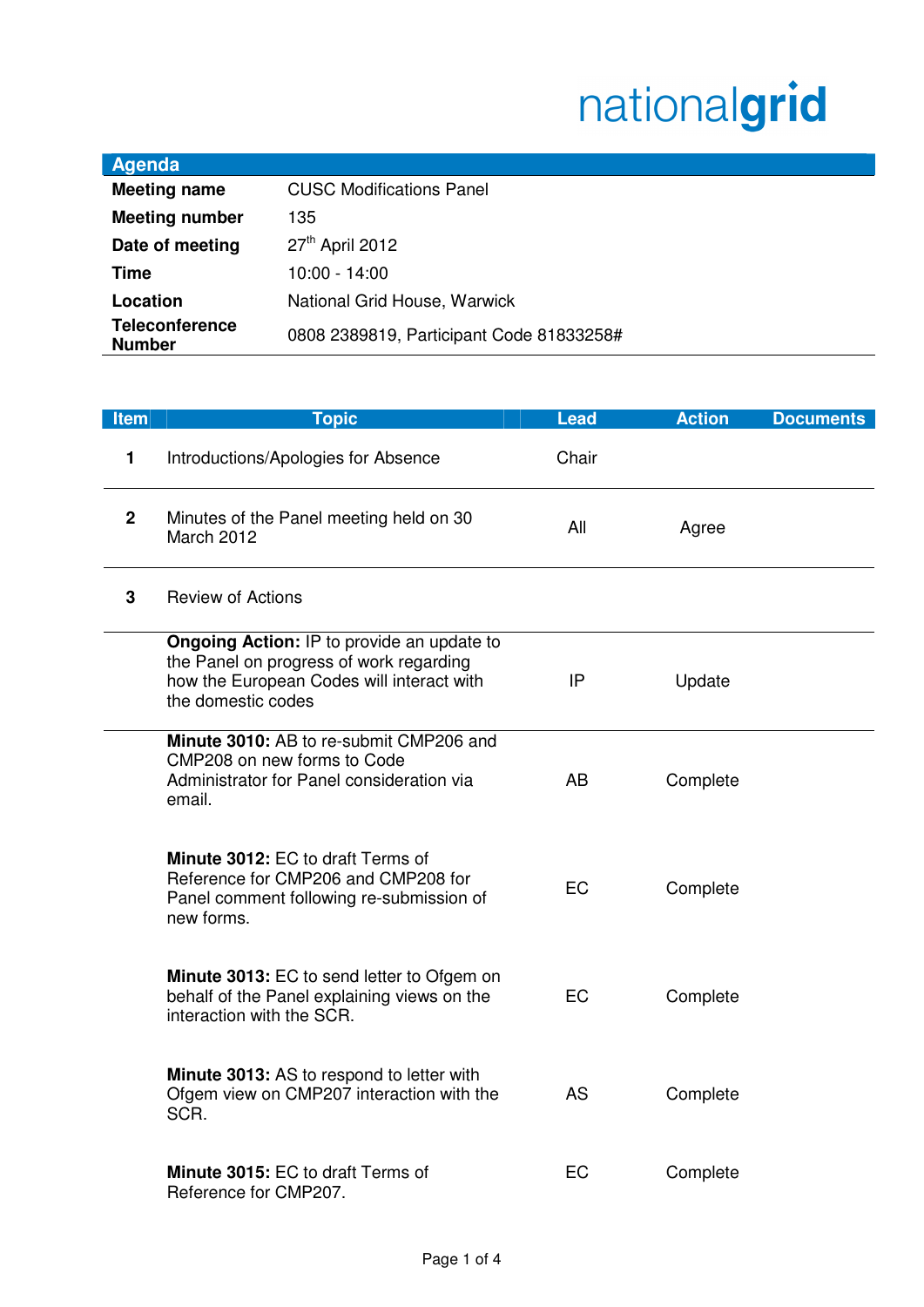| <b>Item</b> | <b>Topic</b>                                                                                                                           | <b>Lead</b> | <b>Action</b>                | <b>Documents</b> |
|-------------|----------------------------------------------------------------------------------------------------------------------------------------|-------------|------------------------------|------------------|
|             | <b>Minute 3018:</b> AT to update CMP203 Terms<br>of Reference with revised dates.                                                      | AT          | Complete                     |                  |
|             | Minute 3019: NG to cancel April GSG and<br>inform GSG members.                                                                         | AT          | Complete                     |                  |
|             | <b>Minute 3020:</b> NG to contact BV to request a<br>letter to be drafted to ENTSO-E highlighting<br>concerns regarding meeting dates. | IP          | Update                       |                  |
|             | <b>Minute 3024: AS to advise on the likely</b><br>timescales for potential Project Transmit<br>proposals.                              | AS          | Update                       |                  |
|             | <b>Minute 3039: GG to circulate extract from</b><br>the House of Commons Defence Select<br>Committee Report.                           | GG          | Update                       |                  |
| 4           | <b>New CUSC Modification Proposals</b>                                                                                                 |             |                              |                  |
|             | <b>CMP209 Charging Methodology</b><br>٠<br>Change to Allow Suppliers' Submitted<br>Forecast Demand to be Export                        | PHa         | Presentation                 | Attached         |
|             | CMP210 - CUSC Modification Change<br>$\bullet$<br>to Allow Suppliers' Submitted Forecast<br>Demand to be Export                        | PHa         |                              |                  |
| 5           | <b>Workgroups/Standing Groups</b>                                                                                                      |             |                              |                  |
|             | <b>CMP201</b> – Removal of BSUoS charges<br>from Generation                                                                            | PH          | Update                       |                  |
|             | <b>CMP202</b> – Revised treatment of<br>Е<br>BSUoS charges for lead parties of<br><b>Interconnector BM Units</b>                       | EC          | Agree<br>Workgroup<br>Report | Attached         |
|             | <b>CMP203</b> - TNUoS Charging<br>Arrangements for Infrastructure Assets<br>Subject to One-Off Charges                                 | AT          | Update                       |                  |
|             | Governance Standing Group                                                                                                              | GG          | Update                       |                  |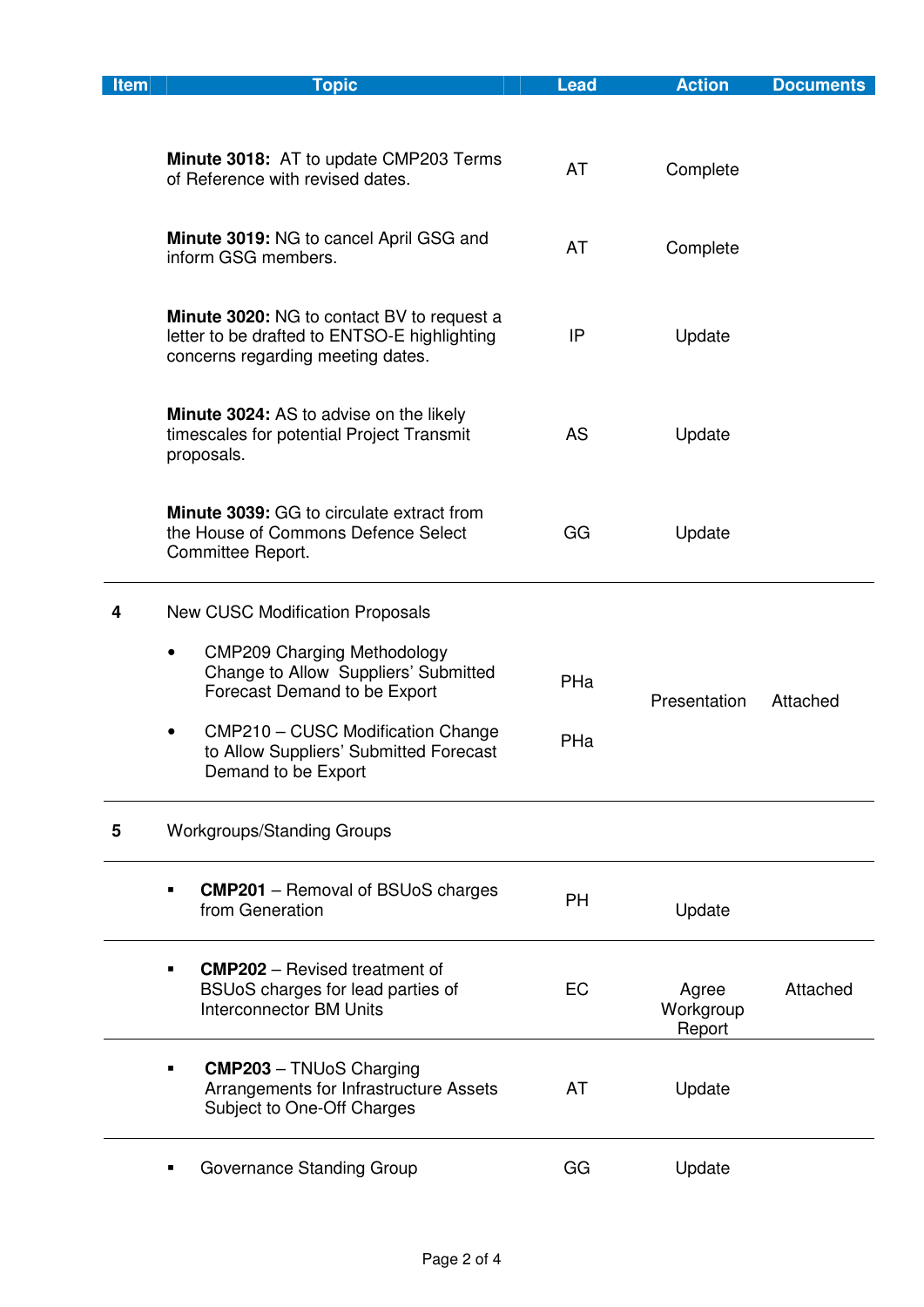| Item           | <b>Topic</b>                                                                                                                    | <b>Lead</b> | <b>Action</b> | <b>Documents</b> |
|----------------|---------------------------------------------------------------------------------------------------------------------------------|-------------|---------------|------------------|
|                | Joint European Standing Group                                                                                                   | BV          | Update        |                  |
|                | <b>Transmission Charging Methodology</b><br>Forum                                                                               | PH          | Update        |                  |
|                | <b>Frequency Response Working Group</b><br>$\blacksquare$                                                                       | IP          | Update        |                  |
|                | CBSG / BSSG                                                                                                                     | EC          | Update        |                  |
| 6              | European Code Development                                                                                                       | AS          | Update        |                  |
| $\overline{7}$ | <b>CUSC Modifications Panel Vote</b><br>None<br>$\bullet$                                                                       |             |               |                  |
| 8              | Authority Decisions as of 19 April 2012<br>CMP192 - Arrangements for Enduring<br>$\bullet$<br><b>Generation User Commitment</b> | <b>AS</b>   | Update        | Attached         |
| 9              | Update on Industry Codes/General Industry<br>Updates relevant to the CUSC                                                       | All         |               |                  |
| 10             | <b>AOB</b>                                                                                                                      |             |               |                  |
| 11             | Next Meeting - 25 May 2012, National Grid                                                                                       |             |               |                  |

House, Warwick

| <b>Attendees</b>     |                 |                                   |
|----------------------|-----------------|-----------------------------------|
| <b>Name</b>          | <b>Initials</b> | <b>Position</b>                   |
| Mike Toms            | МT              | <b>Panel Chair</b>                |
| Emma Clark           | EC              | <b>Panel Secretary</b>            |
| lan Pashley          | IP              | <b>National Grid Panel Member</b> |
| Patrick Hynes        | PH              | <b>National Grid Panel Member</b> |
| Alex Thomason        | <b>AT</b>       | Code Administrator                |
| Simon Lord           | <b>SL</b>       | <b>Users' Panel Member</b>        |
| <b>Bob Brown</b>     | <b>BB</b>       | Users' Panel Member               |
| <b>Barbara Vest</b>  | BV              | <b>Users' Panel Member</b>        |
| <b>Garth Graham</b>  | GG              | Users' Panel Member               |
| <b>Fiona Navesey</b> | <b>FN</b>       | <b>Users' Panel Member</b>        |
| Paul Mott            | <b>PM</b>       | <b>Users' Panel Member</b>        |
| Paul Jones           | PJ              | Users' Panel Member               |